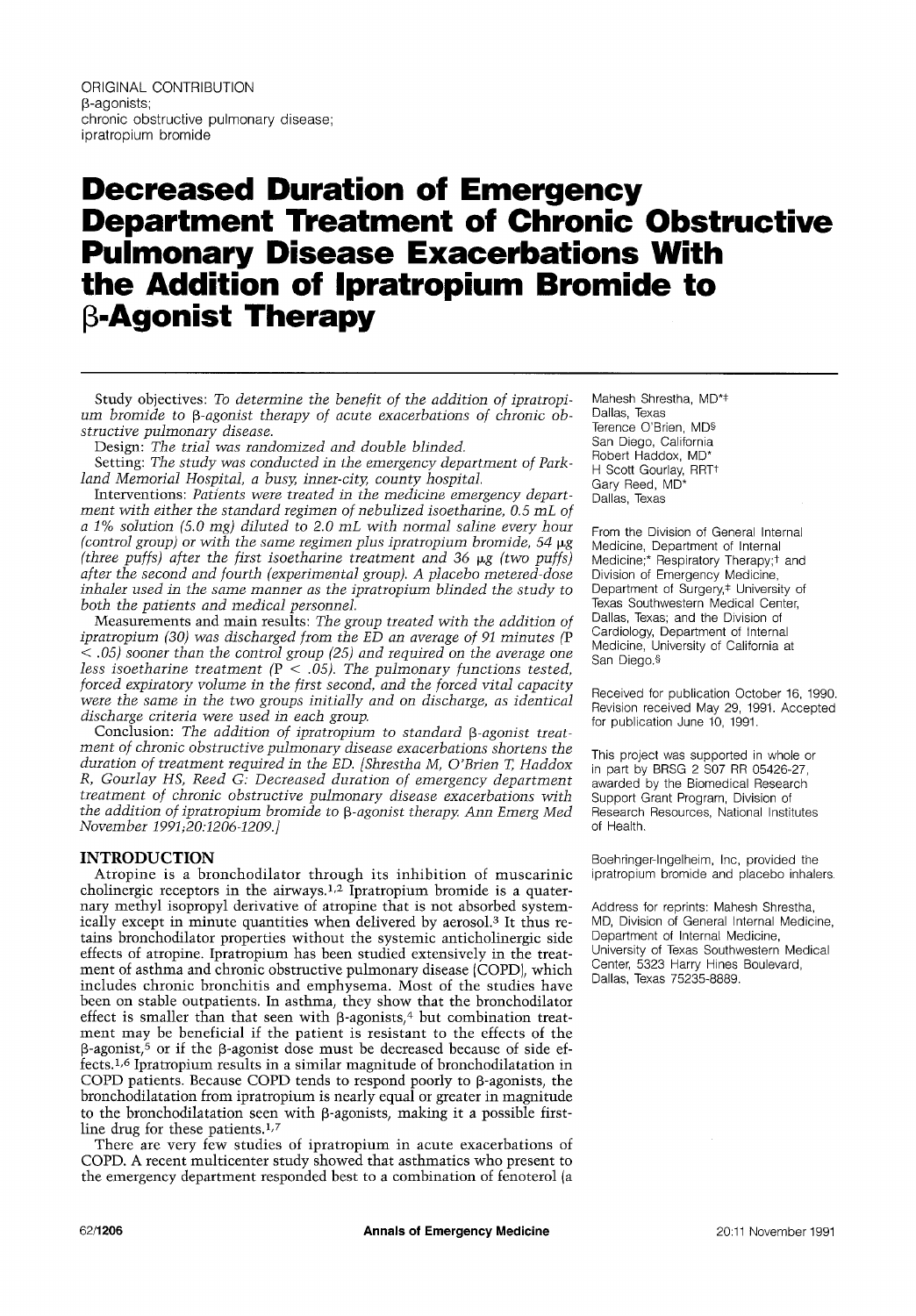$\beta$ -agonist) and nebulized ipratropium. The patients with COPD, on the other hand, had only small improvements in spirometry after treatment with a single dose of fenoterol, ipratropium, or the combination. 8 The differences between these treatment groups were not significant. In this study, we show the effects of adding ipratropium to repeated doses of inhaled, nebulized  $\beta$ -agonist during ED visits for patients with COPD exacerbation.

# **MATERIALS AND METHODS**

The subject population included any adult over the age of 40 who presented to the ED of Parkland Memorial Hospital, an inner-city, county hospital, between April 1, 1988, and September 30, 1988, with a clinical diagnosis of COPD exacerbation. 9 Patients were required to be moderately to severely dyspneic as determined by a forced expiratory volume in the first second  $(FEV_1)$  of 40% or less of predicted. All spirometry was performed on a portable Spiroflow<sup>®</sup> volume displacement dry rolling seal spirometer (PK Morgan Instruments Inc, Andover, Massachusetts), analyzed by computer. The readings were performed and recorded by one of the respiratory therapists on duty in the ED.

Upon presentation the patients were immediately evaluated by the supervising physician. If resuscitation or intubation was not required, a respiratory therapist measured initial  $FEV<sub>1</sub>$  and forced vital capacity (FVC) and administered isoetharine (0.5 mL of a 1% solution, 5.0 mg, diluted to 2.0 *mL,* in normal saline, the manufacturer's suggested dose) by nebulized inhalation. Isoetharine was given every hour as strictly as possible given the confines of a busy ED.  $FEV<sub>1</sub>$  and FVC were measured after each inhalation treatment.

As soon as possible during or after the first isoetharine treatment, an investigator explained the purpose of the study and obtained an informed consent. Within five to ten minutes of the first isoetharine dose, three puffs of blinded ipratropium (54  $\mu$ g total) or placebo were given by metered-dose inhaler under supervision of the respiratory therapist. All patients entered in the study had experience with metered-dose inhalers. The ipratropium canisters were indistinguishable from the placebo can-

| <b>TABLE 1.</b> Patient characteristics                                                                                               |                                           |                                                |                                  |  |
|---------------------------------------------------------------------------------------------------------------------------------------|-------------------------------------------|------------------------------------------------|----------------------------------|--|
|                                                                                                                                       | <b>Control</b><br><b>Patients</b><br>(25) | <b>Experimental</b><br><b>Patients</b><br>(30) | P                                |  |
| Median age                                                                                                                            |                                           |                                                |                                  |  |
| $(yr \pm SD)$                                                                                                                         | $63 \pm 8.0$                              | $62 \pm 9.3$                                   | NS†                              |  |
| Gender $(\%)$<br>Male<br>Female                                                                                                       | 16 (64)<br>9(36)                          | 19 (63)<br>11(37)                              | $NS^*$<br>$NS^*$                 |  |
| Race $(\%)$<br>Black<br>White<br>Latin American                                                                                       | 15(60)<br>7(28)<br>3(12)                  | 18(60)<br>9(30)<br>3(10)                       | $NS^*$<br>$NS^*$<br>$NS^*$       |  |
| Nonipratropium treatments $(\%)$                                                                                                      |                                           |                                                |                                  |  |
| Isoetharine<br>Aminophylline<br>Methylprednisolone                                                                                    | 25 (100)<br>15(60)<br>17 (68)             | 30(100)<br>11(37)<br>20 (67)                   | $NS^*$<br>$NS^*$<br>$NS^{\star}$ |  |
| <b>Blood pressure</b>                                                                                                                 |                                           |                                                |                                  |  |
| Systolic $(\pm$ SD)<br>Diastolic $(\pm$ SD)                                                                                           | $148 \pm 24$<br>$93 \pm 17.5$             | $146 \pm 17.0$<br>$92 \pm 15.3$                | NS <sup>t</sup><br>NS†           |  |
| <b>Heart rate</b> $(\pm$ SD)                                                                                                          | $100 \pm 19$                              | $103 \pm 17.0$                                 | NS <sup>t</sup>                  |  |
| Initial spirometry                                                                                                                    |                                           |                                                |                                  |  |
| FEV <sub>1</sub><br>$(\pm$ SD)<br><b>FVC</b><br>$(\pm$ SD)<br>*Statistical comparisons of proportions were done using the $x^2$ test. | $0.69 \pm 0.25$<br>$1.08 \pm 0.35$        | $0.68 \pm 0.27$<br>$1.15 \pm 0.49$             | NS†<br>NS†                       |  |

tStatistical comparisons of means were done using the Mann-Whitney  $U$  test

 $<$  .05 was considered significant

isters.

Randomization was accomplished by blindly drawing pieces of paper that indicated to which group the patient would belong. The key to the code stating which inhalers contained ipratropium and which contained placebo was kept by an administrative assistant and was not available to any of the people treating the patient. A second dose of ipratropium  $(36 \mu g)$  or two puffs) versus placebo was given at one hour, just after the second nebulized isoetharine treatment. If the patient had not been discharged from the ED by the fourth isoetharine treatment, another dose  $(36 \mu g, two \text{ purfs})$  of ipratropium or placebo was given again.

IV aminophylline was given if the patient did not already have an adequate serum theophylline level. If there was no contraindication and if the physician thought that the patient would benefit from corticosteroid treatment, 125 mg IV methylprednisolone was administered. There was continual clinical assessment by the emergency physician, who discharged patients from the ED as they improved both subjectively and objectively, as seen in improvement in spirometry. The same criteria were used in making the decision

to discharge the patients of either group, as the physician had no way of knowing who received ipratropium and who received placebo.

If the patients failed to show improvement in six hours, they were admitted. The number of patients admitted to the inpatient medical service in each group was recorded. Because the time to discharge, number of  $\beta$ -agonist treatments, and final  $FEV<sub>1</sub>$  were not applicable to admitted patients, they were not used in the statistical comparisons of these variables.

The Mann-Whitney U statistical test was used in comparison of treatment times and spirometry as this nonparametric test does not make any assumptions of normalcy of frequency distributions in the samples being compared. The  $\chi^2$  test was used in comparisons of proportions. Follow-up of patients was attempted by chart review.

#### **RESULTS**

Seventy-six ED visits for COPD exacerbations were randomized either to the standard treatment regimen (control group) or the group also receiving ipratropium bromide by metered-dose inhaler (experimental group). Of the 37 patients random-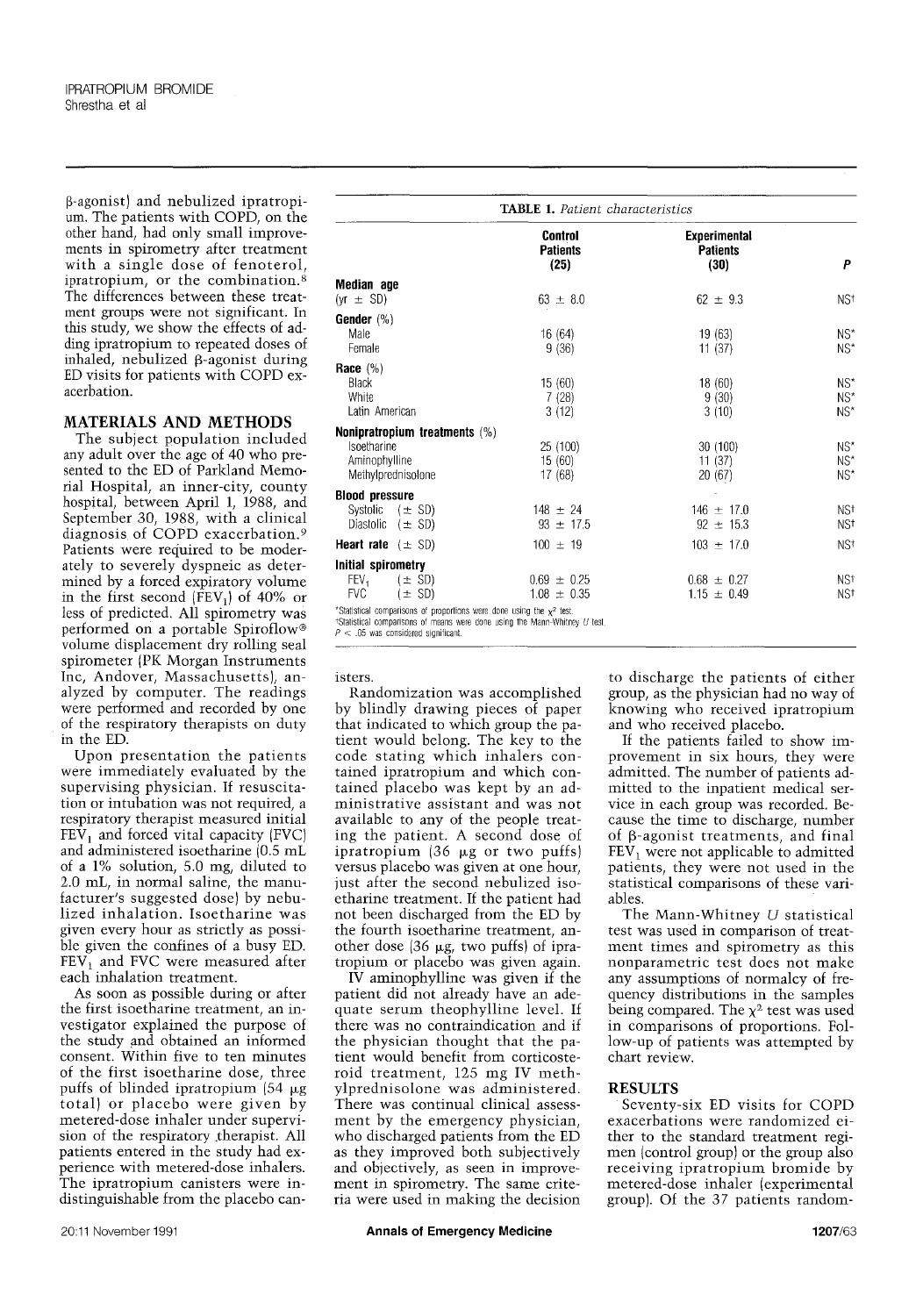|                                                                                                         | <b>TABLE 2.</b> Results                          |                                                  |                |  |  |
|---------------------------------------------------------------------------------------------------------|--------------------------------------------------|--------------------------------------------------|----------------|--|--|
|                                                                                                         | <b>Control Patients</b><br>(25)                  | <b>Experimental Patients</b><br>(30)             | Ρ              |  |  |
| Duration of therapy (min $\pm$ SD)<br>Mean<br><b>Contractor</b><br>Minimum<br><b>Maximum</b>            | $317 \pm 135$<br>95<br>530                       | $226 \pm 102$<br>80<br>435                       | $<$ .05        |  |  |
| Number of $\beta$ -agonist<br>treatments $(\pm SD)$                                                     | $4.8 \pm 1.73$                                   | $3.7 \pm 1.26$                                   | < .05          |  |  |
| FEV <sub>1</sub> S<br>Initial $(\pm$ SD)<br>After first treatment $(\pm$ SD)<br>At discharge $(\pm$ SD) | $.69 \pm .25$<br>$.88 \pm .25$<br>$1.36 \pm .61$ | $.68 \pm .27$<br>$.92 \pm .33$<br>$1.13 \pm .50$ | ΝS<br>ΝS<br>ΝS |  |  |
| Number admitted*                                                                                        | 3(12%)                                           | $2(6.6\%)$                                       |                |  |  |
| Number intubated*                                                                                       | $\overline{0}$                                   | $\theta$                                         |                |  |  |

Too few for meaningful statistical comparisons.

Statistical comparisons were made using the nonparametric Mann-Whitney U test.  $P < .05$  was considered significant.

ized to the control group, four were repeat visits (less than three days apart), three were admitted to the inpatient medical wards, no data could be located for two, protocol was not adhered to in two, and one had an FEV, of more than  $40\%$ , leaving 25 patients for statistical comparison. Of the 39 patients randomized to the experimental group, four were repeat visits (less than three days apart), two were admitted to the inpatient medical wards, two left the ED against medical advice, and no data could be located for one. leaving 30 patients in this group for comparison with the 25 patients in the control group, a total of 55 patients.

Patient characteristics are summarized (Table 1). Most were in their early 60s. Two thirds were male, and the majority were black. Demographically, the control and experimental groups were very similar. Blood pressure and heart rate were borderline elevated, indicating a stressed physiological state, equally so in both groups. Approximately the same proportion of patients in each group received methylprednisolone. A greater proportion of patients in the control group, 60%. versus 30% in the experimental group, received aminophylline, used to increase the blood theophylline level into the therapeutic range. The initial spirometries. which consisted of  $FEV<sub>1</sub>$  and  $FVC<sub>1</sub>$ were nearly identical, indicating that severity of disease was very similar in the two groups.

The significant result of the study is that patients in the group given ipratropium were discharged 91 minutes sooner than the patients in the **control** group. This corresponded to approximately one less nebulized isoetharine treatment. Most of the patients who received ipratropium (22 of 30, 70%, all in the experimental group) received two ipratropium treatments, a total of five puffs. The other eight received three ipratropium treatments, a total of seven puffs. The shortest and longest stays in the ED for each study group were similar. As expected, the final  $FEV<sub>1</sub>s$  and FVCs were not statistically different between groups because improvement in these were part of the criteria for discharge (Table 2).

The number of patients admitted **to** the inpatient medical services was too small for meaningful statistical comparisons. No patient required intubation. Specific adverse effects of the treatments were not sought, and there were none reported in either study group.

We reviewed charts to study the effect of the experimental therapy on relapse rates. We were able to find charts on 19 patients in the experimental group (63%) and on 16 patients in the control group (64%). One patient in each group was taking ipratropium routinely. No one in the experimental group was discharged with the addition of ipratropium to the COPD medication regimen, while two in the control group had iprarropium added (physician's choice, not part of protocol). Within three days, one patient in the experimental group  $(5\%)$  and two patients in the control group (13%) required ED treatment. Within two weeks, five patients in the experimental group (26%) and five in the control

group (31%) required repeat ED treatment.

The patients in this study were of a population that required ED treatment frequently throughout the course of the year. The average number of yearly visits was 27 for the experimental group and 21 for the control group. Thus, it is not surprising that nearly one third of the patients in either group returned to the ED within two weeks. The differences in relapse rates between the two groups were not statistically significant.

#### DISCUSSION

The data obtained show that, in a population of patients with COPD in an urban, county hospital ED, the ad: dition of ipratropium bromide to the standard hourly nebulized  $\beta$ -agonist inhalation treatment significantly accelerates the improvement of COPD exacerbations. The patients treated with the addition of ipratropium to the standard regimen of hourly isoetharine became well enough to leave the ED on average 91 minutes sooner than their counterparts given only the standard regimen. This corresponds to 29% less time in the ED.  $ED$  treatment time was 5 hours. 17 minutes for those not given ipratropium and 3 hours, 46 minutes for those given ipratropium.

In this analysis we decided not to use relapsed patients (those with visits less than three days apart) as these may represent a subset of COPD patients that would not respond well to any medication. There were four of these patients in each group, and thus the comparisons would not have been altered had they been included.

As the criteria for discharge included pulmonary function test results, the final  $FEV<sub>1</sub>s$  and FVCs of patients in each group were not significantly different from each other at the .05 level. The final  $FEV_1$  in the group given ipratropium (1.13 L) was actually worse than that of the control group (1.36,  $P = .14$ ). If there was a difference in final spirometry, we had too few patients to detect it. If the true population difference in means of the final FEV<sub>1</sub>s was .23, as it was in our samples, our study had only a 33% chance (power) of recognizing this difference. It is tempting to speculate that the group given ipratropium felt less dyspnea for a given  $FEV_1$  and FVC. There is some